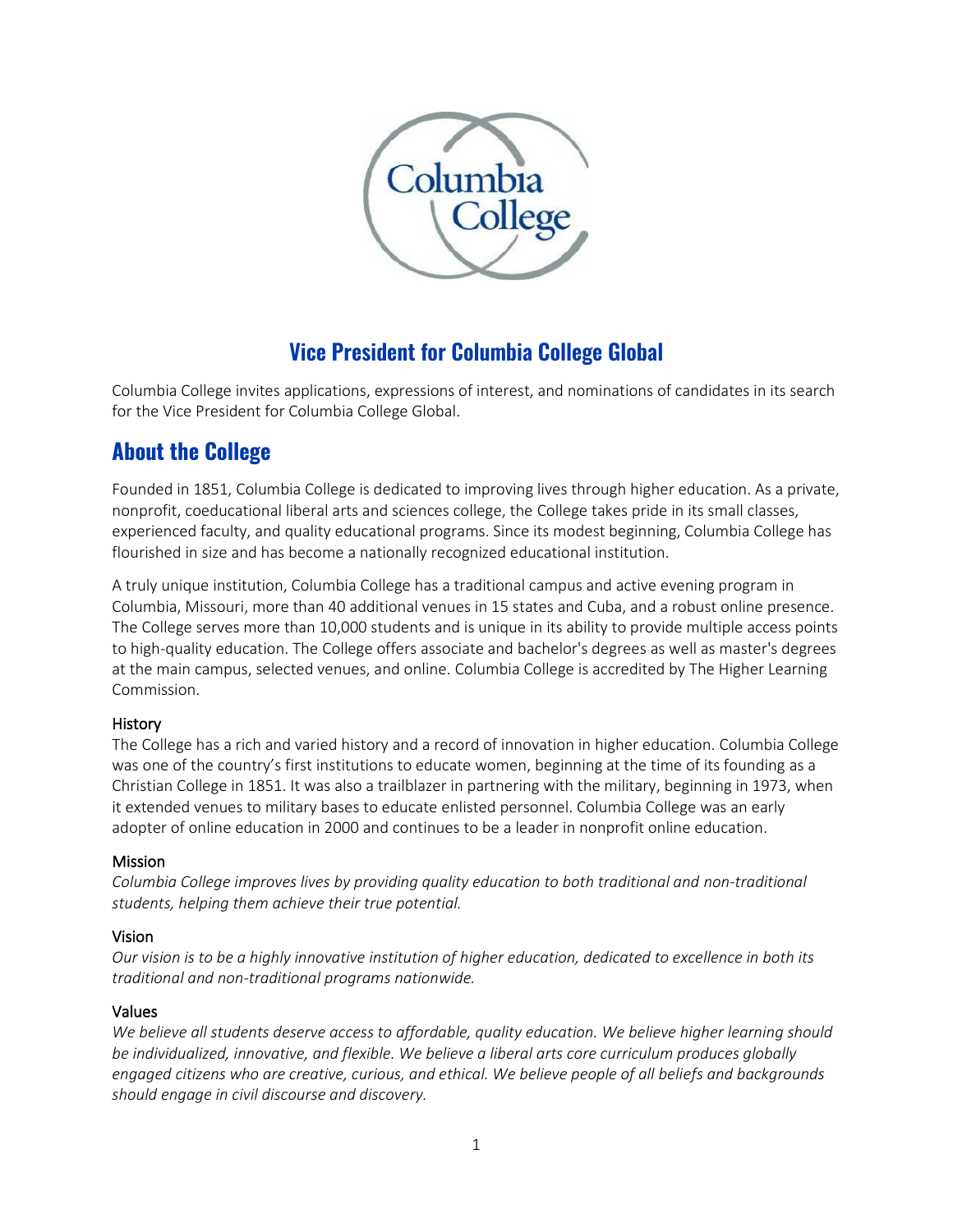## Strategic Plan

In 2021, Columbia College completed a five-year strategic plan. The five major goals of the previous plan are listed below. President David Russell and the College community are currently engaging in new strategic planning activities to continue moving Columbia College forward. A new five-year plan should be completed in the summer of 2022

#### *Goal #1: Educational Innovation*

Continue the College's tradition of educational innovation by actively experimenting with new educational models, programs, and technologies and moving more quickly than competitors when the path becomes clear.

#### *Goal #2: Improve the Student Experience*

Ensure that students have a positive experience with Columbia College from the time they apply to well after they graduate. Expect outstanding student service from all employees of the College. Attract and retain students, in part, because of the way they are treated.

#### *Goal #3: Maximize Financial Performance*

Ensure that all employees of the College exhibit financial discipline, allowing for significant investments in areas that improve the student experience and grow the College. Alumni and friends will appreciate sound stewardship and be motivated to contribute.

#### *Goal #4: Grow Enrollments*

Grow enrollments on both the residential day campus and the nationwide venues by creating highly effective marketing campaigns and admissions processes, expanding the College's nationwide footprint, and enhancing the student experience.

#### *Goal #5: Maximize Employee Performance*

Attract and retain talented employees by offering professional growth opportunities, a competitive salary, and excellent benefits to become an employer of choice for the ambitious and highly motivated.

#### Points of Pride

- Columbia College is a perennial member of *Military Times*' "Best for Vets: Colleges" list. These annual rankings are based on accreditation, graduation rates, staff, transfer credit policies, academic support, and participation in the Yellow Ribbon program.
- Columbia College's online bachelor's degree programs were recognized among the nation's 2018 Best Online Bachelor's Programs. The College was also named among the 2019 Best Online Bachelor's Programs for Veterans by *U.S. News & World Report*. Recognition was based on teaching practices and student engagement, faculty credentials and training, and student services and technology.
- In 2019, Columbia College was ranked the third-most-secure campus in the country, according to ASecureLife.com. The company analyzed 10 years' worth of crime data from colleges in the U.S. to compile its Top 10 list.
- GetEducated.com, a respected clearinghouse of accredited online programs, designated Columbia College as a "Best Buy" for several online degrees.
- Columbia College is named a "College of Distinction" by Student Horizons, Inc. It is one of 250 higher educational institutions in the U.S. and six in Missouri to receive this honor. Student Horizons seeks to go beyond commercially driven rankings and focus on the quality of education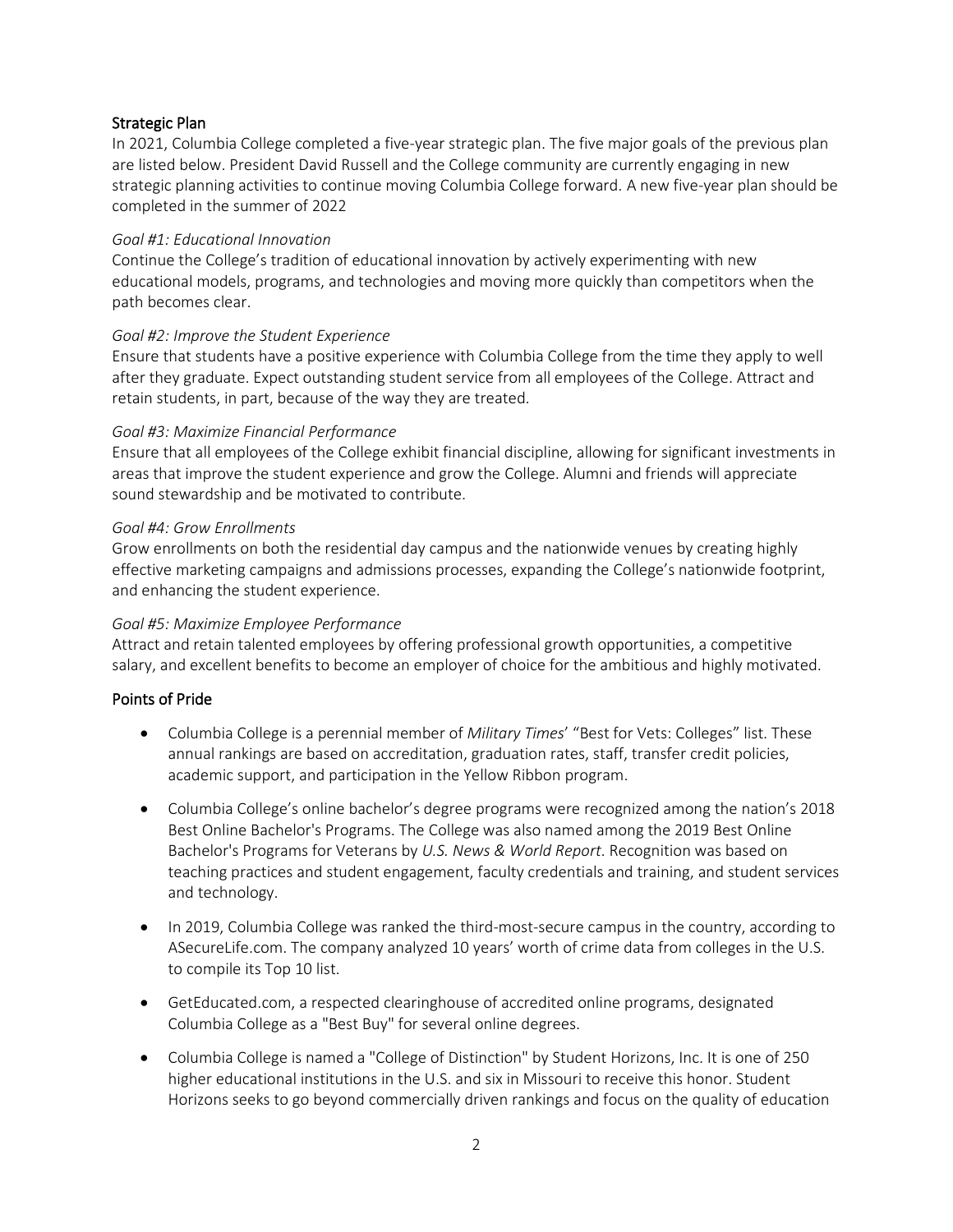students receive. Colleges are recognized for their commitment and performance of the "Four Distinctions:" engaged students, great teaching, vibrant communities, and successful outcomes. The selection process involves reviewing faculty/student ratios, average class size, the first-year experience, and general education curriculum. It also includes experiential elements in the curriculum, residential and extra-curricular activities, and the school's strategic plan.

• RegisteredNursing.org recently ranked Columbia College as the second-best school for RN programs in Missouri, based on an analysis of the NCLEX-RN pass rates of fifty-four schools.

#### Campus

The main campus is located in Columbia, Missouri. It features a mix of 37 historic and cutting-edge facilities with approximately 600,000 square feet of space. The oldest building on campus is Williams Hall, which was built in 1849. It is the oldest building in continuous academic use west of the Mississippi River. The newest building, New Hall, was completed in 2019. This beautiful, 60,000-square-foot structure features three floors of residential living space and is the home of the Robert W. Plaster School of Business on the ground floor.

The well-maintained campus grounds extend over about 45 acres, including the College's newly upgraded Quad, which features the Alumni Fountain, a favorite for the entire campus community. Visitors are drawn to campus each spring to enjoy more than 12,000 tulips in full bloom and colorful planting areas throughout the summer.

#### Columbia, Missouri

Columbia is Missouri's fourth most-populous and fastest-growing city. It is also a vibrant college town. Columbia College, the University of Missouri, and Stephens College, which surround the city's downtown, have made the city a center of learning. Originally an agricultural town, developing the minds of today's learners is Columbia's chief economic concern today.

Columbia is known for its outstanding quality of life. An excellent school system, state-of-the-art healthcare facilities, plentiful entertainment opportunities, a low cost of living, and a "green" environment are city highlights. Columbia is home to robust healthcare, insurance, and technology industries. Companies such as Shelter Insurance, Carfax, Veterans United Home Loans, and Slackers CDs and Games, were founded in the city. Cultural institutions include the State Historical Society of Missouri and Museum of Art and Archaeology. The True/False Film Festival and the Roots N Blues Festival are both annual highlights on the area calendar.

# Locations

Alabama California Colorado Cuba Florida Georgia Hawaii Illinois **Missouri** North Dakota Oklahoma South Dakota Texas Utah Washington Additional information about these locations may be found at [www.ccis.edu/locations.](http://www.ccis.edu/locations)

Columbia is also a haven for outdoor enthusiasts. The city rests upon the forested hills and rolling prairies of mid-Missouri, near the Missouri River valley and the Ozark Mountains. Surrounding the city, Rock Bridge Memorial State Park, Mark Twain National Forest, and Big Muddy National Fish and Wildlife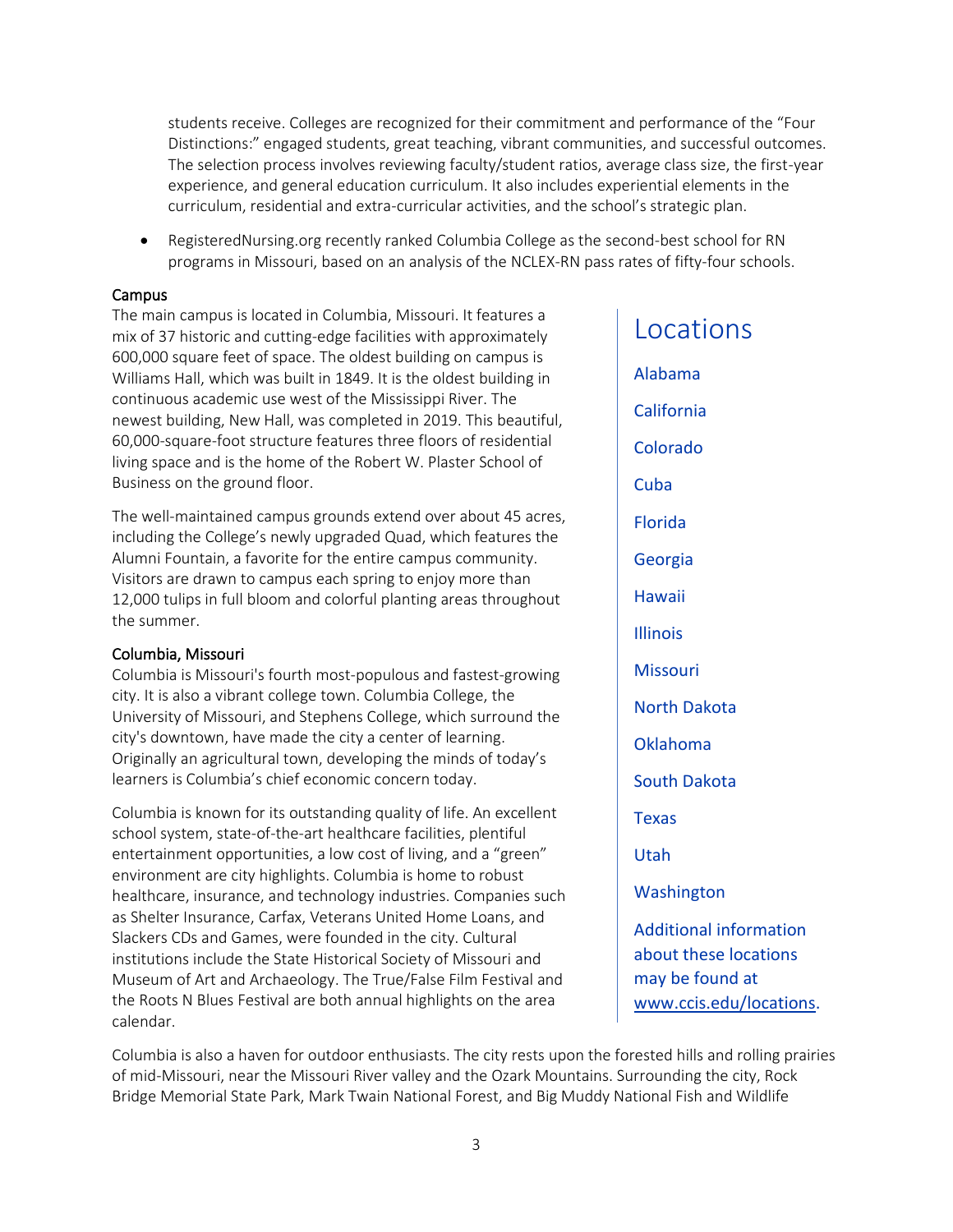Refuge offer plentiful opportunities for recreation. The Columbia Agriculture Park is home to the Columbia Farmers Market.

Located at the intersection of Interstate 70 and U.S. Highway 63, Columbia is central in the state and the nation. St. Louis and Kansas City are both within a two-hour drive.

## College Diversity – Many Voices, One Columbia College

The College serves a diverse community of students at locations throughout the country and is committed to ensuring that students, faculty, and staff members feel safe and valued. Columbia College maintains a safe place for open discourse, supports activities that promote diversity and inclusion, and overall, fosters a powerful sense of community.

Columbia College reflects the growing diversity of the United States, with nearly 46 percent of its undergraduates self-identifying as members of historically underrepresented groups. More than 25 percent identify as Black/African American and nearly nine percent as Hispanic/Latinx. The College strives to have students taught by a diverse faculty, and nearly 27 percent of faculty members self-identify as members of historically underrepresented groups. Since its inception, Columbia College has been a welcoming place.

## Alumni

Columbia College has more than 94,000 living alumni worldwide. Included among them are leaders in business, government, the military, sports, entertainment, and education.

#### College Leadership

The Columbia College Board of Trustees unanimously named Dr. David Russell the 18<sup>th</sup> President of the College in September 2021. A member of the College's Board of Trustees since 2016, Russell had served as chair of the College's governing body since July 1. Before he was appointed chair, he served on committees responsible for Finance and Investments, Academic Affairs, and Plant and Facilities.

Russell has been dedicated to public service for more than 50 years. He served as Missouri's Commissioner of Higher Education and CEO of the Missouri Department of Higher Education in 2010. He oversaw a statewide system that served 430,000 students attending both public and independent twoand four-year colleges and universities.

Prior to his role as state commissioner, Russell spent nearly 20 years working for the University of Missouri System in several senior administrative positions, including UM System chief of staff. He was appointed a general officer and senior associate vice president of the university in 2009.

Before his career in academia, Russell completed a highly decorated 22-year Army career as a commissioned officer, retiring with the rank of lieutenant colonel in 1991. He held command and staff positions in infantry, personnel management, and public affairs.

The President's senior administration team includes:

- Provost and Senior Vice President Academic Affairs
- Vice President for Enrollment Management and Marketing
- Vice President for Columbia College Global
- Vice President for Advancement
- Vice President for Facilities Operations
- Chief Financial Officer
- Chief Information Officer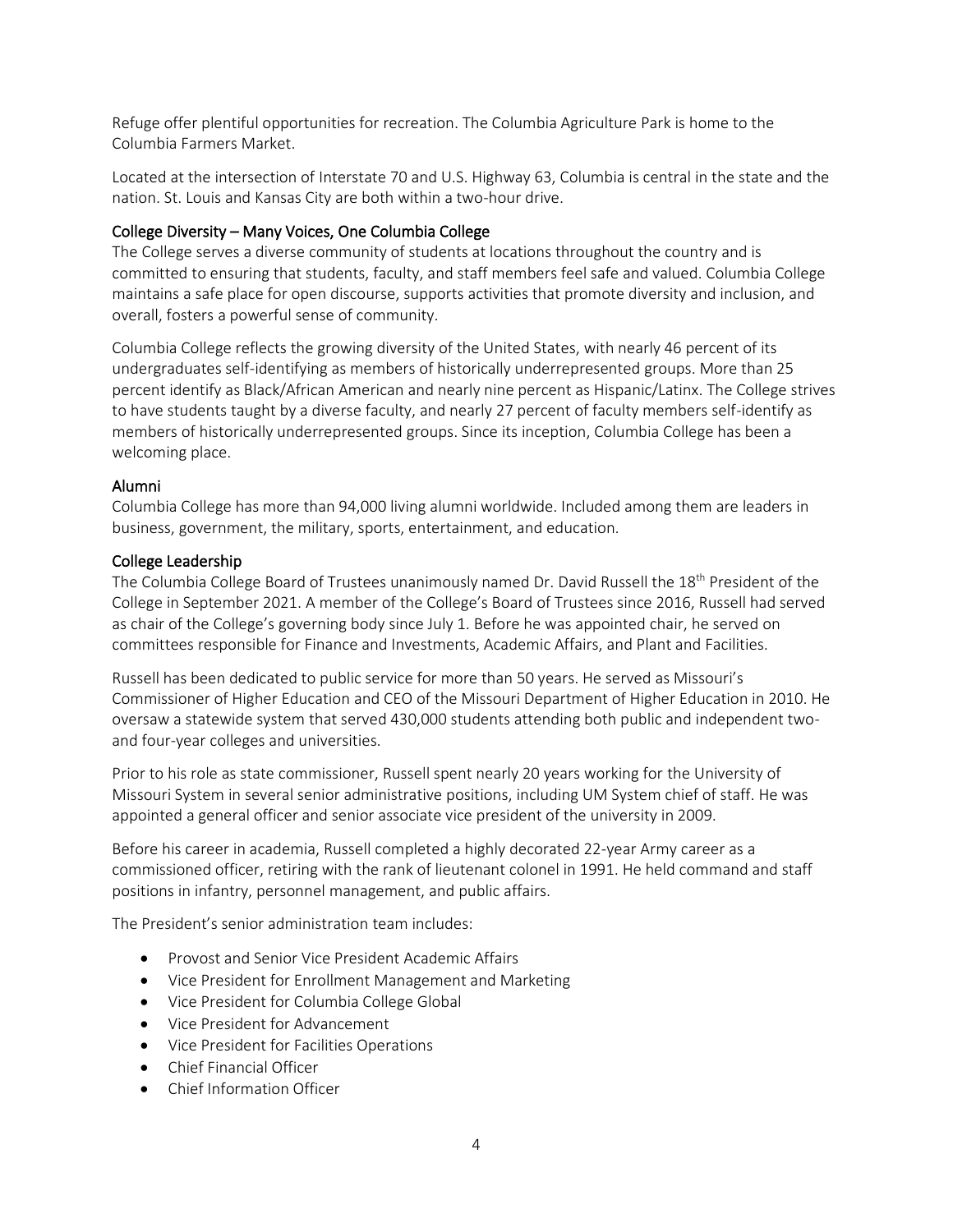- Executive Director of Human Resources
- Director of Athletics
- Dean of Student Affairs

## The Board of Trustees

The Columbia College Board of Trustees is composed of 21 engaged and supportive members. They are leaders in higher and secondary education, the military, faith-based organizations, publishing, business, and law. The Board provides fiduciary leadership of the College and conducts business through various committees.

## Financial Overview

Thanks to shrewd stewardship and entrepreneurial thinking, Columbia College is in strong financial health. It has maintained balanced or surplus budgets for more than thirty consecutive years and has taken on no long-term institutional debt. Its endowment is at an all-time high of \$160 million, with most of the funds unrestricted.

Ninety percent of the College's revenue comes from programs serving its non-traditional student base. The tuition discount rate 49 percent for non-traditional students and is 56 percent for traditional students.

# **Columbia College Global**

Columbia College has been offering flexible, affordable, and high-quality degree programs serving traditional and non-traditional students, active-duty military and veteran students, adult learners, and working professionals for almost 50 years. This Vice President position will be responsible for the overall operations of Columbia College Global and will work in close conjunction with Academic Affairs and Enrollment Management to ensure the College remains a well-known leader in post-traditional studenteducation and continues its service to students across the country and the world.

# The Position

The Vice President for Columbia College Global (CCG) reports directly to the President and serves as an active contributor to the strategic direction of the College as part of the senior leadership team. This position will have administrative oversight of more than forty physical locations across fifteen states and online student services. This position will need to collaborate across the College to ensure strong enrollments, adequate academic support for CCG's on-ground and online students, the strategic marketing of the CCG brand, and strengthened relationships with military and industry partners.

# Opportunities and Challenges

#### *Develop a Strategic Vision for CCG:*

The Vice President will develop a strategic vision for CCG that will focus on growth, efficiency, and innovation, cementing Columbia College's place at the forefront of post-traditional education. The vision will support the College's overall mission and goals, inclusive of building new markets and strengthening existing partnerships. Serving as a valued partner with units across the College in support of shared recruitment, retention, and programmatic efforts will be critical. The Vice President will monitor the changing higher education landscape to ensure Columbia College proactively prepares for and pivots as necessary to move the institution forward.

#### *Effectively Communicate and Collaborate:*

With more than forty locations across the country and with plans for continued expansion, CCG is a complex operation. This dynamic will require excellent management skills, strong communication skills,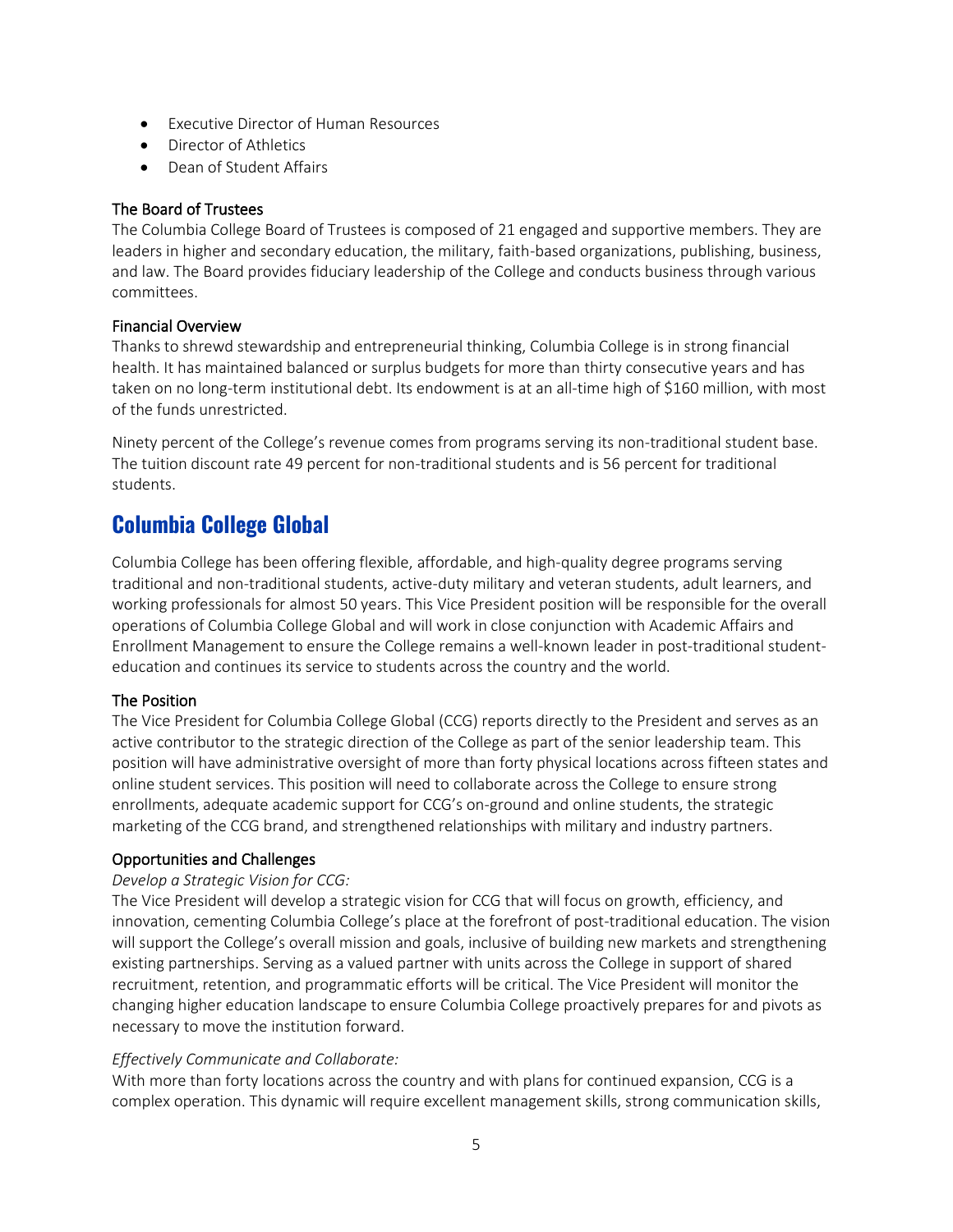and highly collaborative leadership to ensure that there is a consistent understanding of strategies, goals, and outcomes across all sites. Each site that comprises CCG will also bring its own complexities, as some are located to serve a particular industry partner, while others are located on military installations. This Vice President will need to show flexibility in support of these various sites to help them achieve their goals. Because the CCG sites are located in different states, the Vice President will need to collaborate with the site directors to ensure they are working in compliance with the policies of those specific states.

To be successful, CCG's next Vice President must promote strong collaboration with Academic Affairs and Enrollment Management & Marketing. This Vice President plays a vital role in ensuring that CCG has a role in decision making and designing initiatives, but more importantly in ensuring that initiatives are implemented with consistency and quality across CCG locations.

#### *Enhance the Brand of CCG:*

Strengthening and enhancing the visibility and brand of CCG will be paramount for the new Vice President. Following the shift to remote learning during the pandemic and shifting demographics across the country, the competition for adult, military, and professional students has intensified. To retain its traditional place as a leader in non-traditional education, CCG will need to increase its market share through substantial marketing efforts and a branding initiative to highlight the outstanding qualities of the operations. The Vice President will collaborate with Enrollment Management & Marketing in designing these efforts and ensuring that they are executed consistently across CCG.

#### *Develop Partnerships:*

There will be ample opportunities for increasing partnerships that will facilitate new programs, additional revenue streams, and enhanced visibility for CCG. As the #3 ranked military-friendly institution in the country for its classification, Columbia College has an amazing 50-year record of success in serving activeduty military students, veterans, and military-connected persons both on-ground at military installations and online. The next Vice President will need an appreciation for military partners and the critical role they will continue to play for CCG in the future. There will also be growing opportunities to establish programmatic partnerships with community colleges across the country for students to complete their four-year degrees or to enroll in certificate-based programs. The Vice President of CCG will also need the ability to connect and engage with corporate and community partners to leverage flexible programs that can be geared toward professionals in various fields. This Vice President will need a multi-faceted understanding of current and future trends in higher education to effectively engage external partners in a variety of fields, while also being able to align the benefits of CCG with their specific needs.

#### *Strengthen a Culture of Innovation:*

Columbia College Global has the foundation to become a leader in the future of higher education and set a bar for the new dynamics of accessible programs while also effectively supporting students engaging in adult and online learning programs. The Vice President will need to utilize the experience and expertise of the team across the country and advocate for the resources needed to take CCG to the next level. With increased competition in this space, the Vice President will not only need to bring an entrepreneurial mindset to the role but encourage and foster innovation across all aspects of CCG, while sustaining the core mission of Columbia College as a whole. This position will require a leader who is forward-looking, creative, and can thrive in a complex but fast-paced environment.

#### Desired Qualifications and Characteristics:

The next Vice President for CCG will be an innovative and energetic leader who will advance the overall operations and stature of CCG while developing sound strategies to move the institution forward. The Vice President will demonstrate a commitment to higher education and be able to articulate the value of a Columbia College education to a wide and varied audience. An understanding of partnerships with